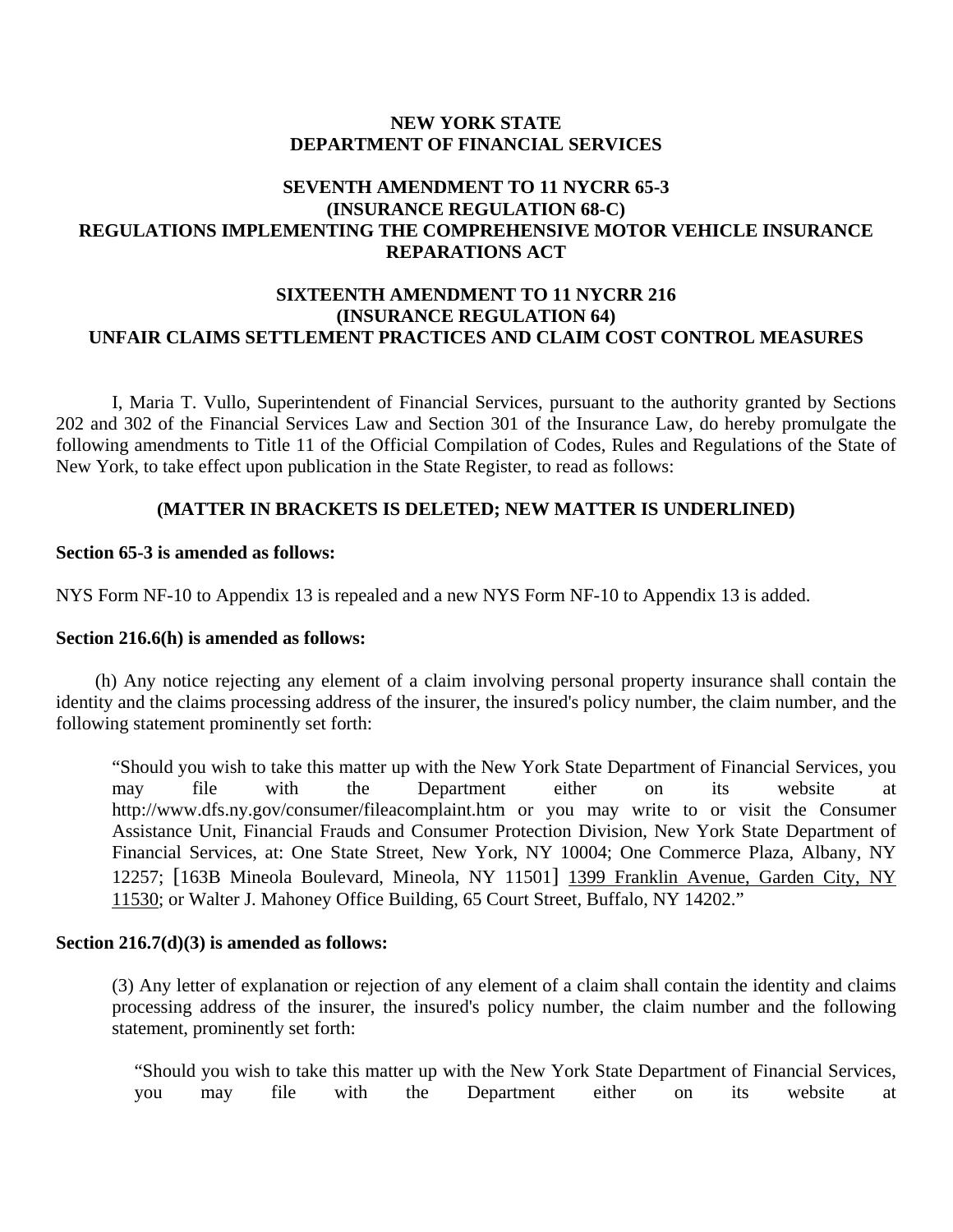http://www.dfs.ny.gov/consumer/fileacomplaint.htm or you may write to or visit the Consumer Assistance Unit, Financial Frauds and Consumer Protection Division, New York State Department of Financial Services, at: One State Street, New York, NY 10004; One Commerce Plaza, Albany, NY 12257; [163B Mineola Boulevard, Mineola, NY 11501] 1399 Franklin Avenue, Garden City, NY 11530; or Walter J. Mahoney Office Building, 65 Court Street, Buffalo, NY 14202."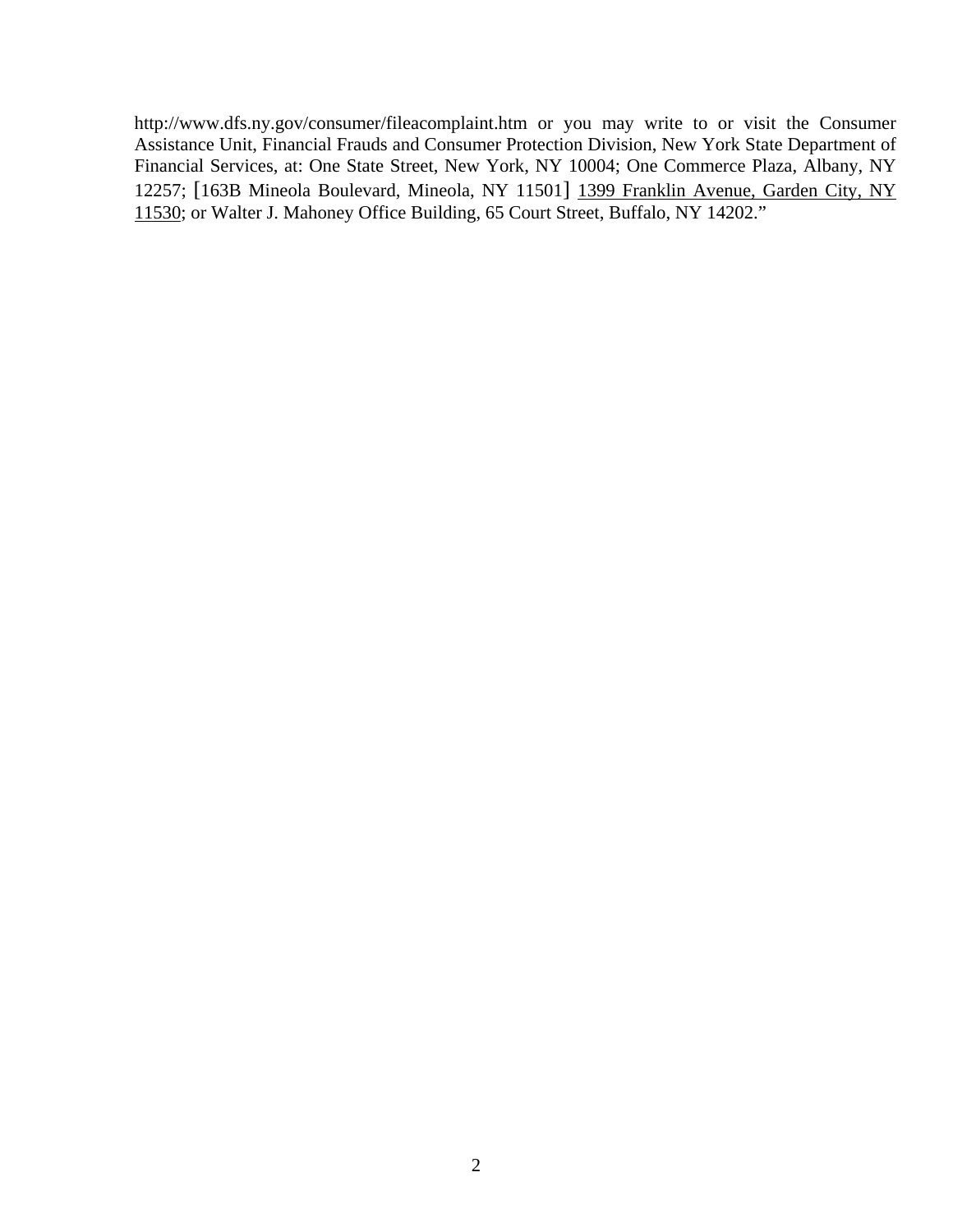#### **NEW YORK MOTOR VEHICLE NO-FAULT INSURANCE LAW DENIAL OF CLAIM FORM**

|                                                                                                                                            | NAME, ADDRESS AND NAIC NUMBER OF INSURER OR NAME AND                                                                                                                                                                                                                                              |                      |                                                                                                     |                                                       |                                      |
|--------------------------------------------------------------------------------------------------------------------------------------------|---------------------------------------------------------------------------------------------------------------------------------------------------------------------------------------------------------------------------------------------------------------------------------------------------|----------------------|-----------------------------------------------------------------------------------------------------|-------------------------------------------------------|--------------------------------------|
| ADDRESS OF SELF-INSURER                                                                                                                    |                                                                                                                                                                                                                                                                                                   |                      | For American Arbitration Association use                                                            |                                                       |                                      |
| A. POLICYHOLDER                                                                                                                            | <b>B. POLICY NUMBER</b>                                                                                                                                                                                                                                                                           | C. DATE OF ACCIDENT  |                                                                                                     | D. INJURED PERSON                                     |                                      |
| E. CLAIM NUMBER<br>F. APPLICANT FOR BENEFITS (Name and address)                                                                            |                                                                                                                                                                                                                                                                                                   |                      |                                                                                                     | G. AS ASSIGNEE                                        |                                      |
|                                                                                                                                            |                                                                                                                                                                                                                                                                                                   |                      |                                                                                                     | <b>YES</b><br>NO                                      |                                      |
|                                                                                                                                            | TO APPLICANT: SEE REVERSE SIDE IF YOU WISH TO CONTEST THIS DENIAL                                                                                                                                                                                                                                 |                      |                                                                                                     |                                                       |                                      |
|                                                                                                                                            | YOU ARE ADVISED THAT FOR REASONS NOTED BELOW:                                                                                                                                                                                                                                                     |                      |                                                                                                     |                                                       |                                      |
| 1. Your entire claim is denied as follows:                                                                                                 |                                                                                                                                                                                                                                                                                                   |                      |                                                                                                     |                                                       |                                      |
|                                                                                                                                            | 2. A portion of your claim is denied as follows:                                                                                                                                                                                                                                                  |                      |                                                                                                     |                                                       |                                      |
| A. Loss of Earnings                                                                                                                        |                                                                                                                                                                                                                                                                                                   | \$                   |                                                                                                     | D. Interest                                           | \$                                   |
|                                                                                                                                            | <b>B. Health Service Benefits</b>                                                                                                                                                                                                                                                                 | \$<br>\$             |                                                                                                     | E. Attorney's Fee                                     | \$                                   |
|                                                                                                                                            | C. Other Necessary Expenses<br>REASON(S) FOR DENIAL OF CLAIM (Check reasons and explain below in item 33)                                                                                                                                                                                         |                      |                                                                                                     | F. Death Benefit                                      | \$                                   |
|                                                                                                                                            | 3. Policy not in force on date of accident                                                                                                                                                                                                                                                        | <b>POLICY ISSUES</b> |                                                                                                     | 6. Injured person not an "Eligible Injured Person"    |                                      |
| 4. Injured person excluded under policy conditions                                                                                         |                                                                                                                                                                                                                                                                                                   |                      | 7. Injuries did not arise out of use or operation of a<br>motor vehicle                             |                                                       |                                      |
| or exclusion<br>5. Policy conditions violated:                                                                                             |                                                                                                                                                                                                                                                                                                   |                      |                                                                                                     | 8. Claim not within the scope of your election under  |                                      |
| a. No reasonable justification given for late<br>notice of claim                                                                           |                                                                                                                                                                                                                                                                                                   |                      | Optional Basic Economic Loss coverage                                                               |                                                       |                                      |
|                                                                                                                                            | b. Reasonable justification not established--You<br>may qualify for special expedited arbitration--<br>See page 2 of this form for instructions.                                                                                                                                                  |                      |                                                                                                     |                                                       |                                      |
|                                                                                                                                            |                                                                                                                                                                                                                                                                                                   |                      | <b>LOSS OF EARNINGS BENEFITS DENIED</b>                                                             |                                                       |                                      |
|                                                                                                                                            | 9. Period of disability contested: period in dispute<br>From the contract of the state of the state of the state of the state of the state of the state of the state of the state of the state of the state of the state of the state of the state of the state of the state of the st<br>Through |                      | of $$$                                                                                              | 11. Exaggerated earnings claim                        | per month denied                     |
|                                                                                                                                            | 10. Claimed loss not proven                                                                                                                                                                                                                                                                       |                      |                                                                                                     | 12. Statutory offset taken                            |                                      |
|                                                                                                                                            |                                                                                                                                                                                                                                                                                                   |                      |                                                                                                     | 13. Other, explained below                            |                                      |
|                                                                                                                                            | 14. Amount of claim exceeds daily limit of coverage                                                                                                                                                                                                                                               |                      | OTHER REASONABLE AND NECESSARY EXPENSES DENIED<br>16. Incurred after one year from date of accident |                                                       |                                      |
| 15. Unreasonable or unnecessary expenses                                                                                                   |                                                                                                                                                                                                                                                                                                   |                      | 17. Other, explained below<br>HEALTH SERVICE BENEFITS DENIED                                        |                                                       |                                      |
|                                                                                                                                            | 18. Fees not in accordance with fee schedules                                                                                                                                                                                                                                                     |                      |                                                                                                     | 20. Treatment not related to accident                 |                                      |
| From                                                                                                                                       | 19. Excessive treatment, service or hospitalization<br>_Through_                                                                                                                                                                                                                                  |                      | From                                                                                                | 21. Unnecessary treatment, service or hospitalization | _Through_                            |
|                                                                                                                                            |                                                                                                                                                                                                                                                                                                   |                      |                                                                                                     | 22. Other, explained below                            |                                      |
| COMPLETE ITEMS 23 THROUGH 32 IF CLAIM FOR HEALTH SERVICE BENEFITS IS DENIED<br>23. Provider of Health Service (Name, Address and Zip Code) |                                                                                                                                                                                                                                                                                                   |                      |                                                                                                     | 25. Period of bill - treatment dates                  | 29. Date final verification received |
|                                                                                                                                            |                                                                                                                                                                                                                                                                                                   |                      | 26. Date of bill                                                                                    |                                                       | 30. Amount of bill                   |
| 24. Type of service rendered                                                                                                               |                                                                                                                                                                                                                                                                                                   |                      | 27. Date bill received by insurer                                                                   |                                                       | 31. Amount paid by insurer           |
|                                                                                                                                            |                                                                                                                                                                                                                                                                                                   |                      | 28. Date final verification requested                                                               |                                                       | 32. Amount in dispute<br>\$          |

DATE Name and Title of Representative of Insurer New York Telephone No. & Ext.

Name and address of Insurer claim processor (Third Party Administrator), if applicable Telephone No. & Ext. NYS FORM NF-10 (Rev 1/2017)

Page 1 of 3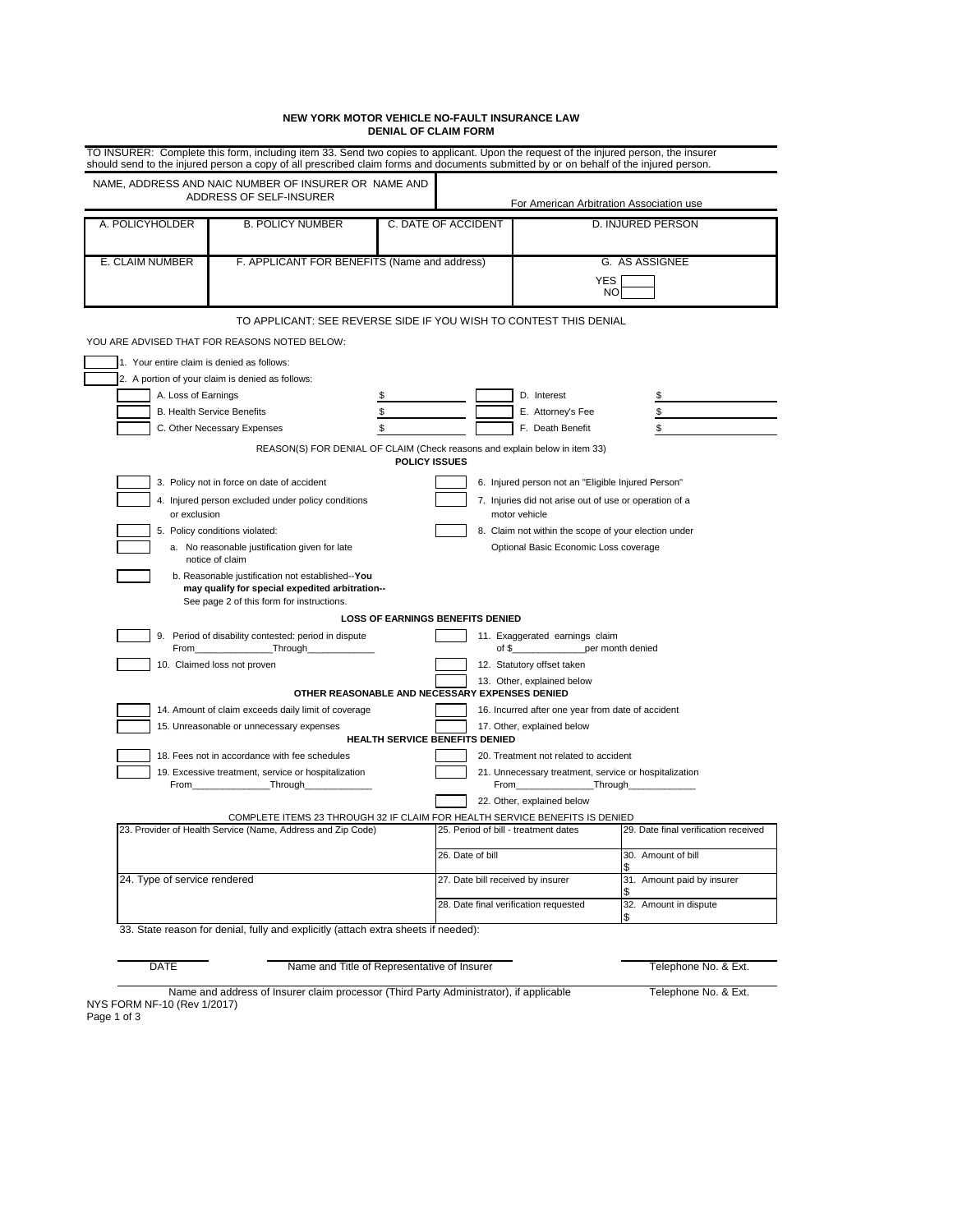#### **DENIAL OF CLAIM FORM -- PAGE TWO**

IF YOU WISH TO CONTEST THIS DENIAL, YOU HAVE THE FOLLOWING OPTIONS:

 1. Should you wish to take this matter up with the New York State Department of Financial Services, you may file with the Department either on its website at http://www.dfs.ny.gov/consumer/fileacomplaint.htm or you may write to or visit the Consumer Assistance Unit, Financial Frauds and Consumer Protection Division, New York State Department of Financial Services, at: One State Street, New York, NY 10004; One Commerce Plaza, Albany, NY 12257; 1399 Franklin Avenue, Garden City, NY 11530, or Walter J. Mahoney Office Building, 65 Court Street, Buffalo, NY 14202.

Although the Department of Financial Services will attempt to resolve disputed claims, it cannot order or require an insurer to pay a disputed claim. If you wish to file a written complaint, send one copy of this Denial of Claim Form with copies of other pertinent documents with a letter fully explaining your complaint to the Department of Financial Services at one of the above addresses.

If you choose this option, you may at a later date still submit this dispute to arbitration or bring a lawsuit; or

 2. **You may submit this dispute to arbitration.** If you wish to submit this claim to arbitration, then mail or e-mail a copy of this Denial of Claim Form along with a complete submission of all other pertinent documents and a table of contents listing your submissions, in duplicate together with a \$40 filing fee, payable by check, money order, or credit card to the American Arbitration Association (AAA) to:

> NEW YORK, NEW YORK 10271 AMERICAN ARBITRATION ASSOCIATION (AAA) NEW YORK INSURANCE CASE MANAGEMENT CENTER 120 BROADWAY nyicmc.filingsubmissions@adr.org

Please contact the American Arbitration Association's customer service department at (917) 438-1660 with any questions about case filing.

A complete copy of this filing, listing all bills and proofs as well as a table of contents listing your submissions must be provided to the AAA and the insurer at the time of filing for arbitration. The filing must be complete with all necessary documentation, as any late submission may not be admissible at arbitration. The filing fee will be returned to you if the arbitrator awards you any portion of your claim. However, you may be assessed the costs of the arbitration proceeding if the arbitrator finds your claim to be frivolous, without factual or legal merit or was filed for the purpose of harassing the respondent. The decision of an arbitrator is binding, except for limited grounds for review set forth in the Law and regulations promulgated thereunder.

 completed form to the American Arbitration Association at the address given in item 2 above. If you are contesting the denial of claim and wish to submit the dispute to arbitration, state on accompanying sheets the reason(s) you believe the denied or overdue benefits should be paid. Attach proof of disability and verification of loss of earnings in dispute, sign below, and send the

| Loss of earnings:                                                                |  | Date claim made: <b>Example 20</b> |                | Gross earnings per month \$ |                   |  |  |  |
|----------------------------------------------------------------------------------|--|------------------------------------|----------------|-----------------------------|-------------------|--|--|--|
| Period of dispute:                                                               |  | From Through Through               |                | Amount claimed: \$          |                   |  |  |  |
| Health Services: (Attach bills in dispute and list each one separately)          |  |                                    |                |                             |                   |  |  |  |
| Name of Provider(s)                                                              |  | Date of Service                    | Amount of Bill | Amount in Dispute           | Date Claim Mailed |  |  |  |
|                                                                                  |  |                                    |                |                             |                   |  |  |  |
|                                                                                  |  |                                    |                |                             |                   |  |  |  |
|                                                                                  |  |                                    |                |                             |                   |  |  |  |
| Other Necessary Expenses: (Attach bills in dispute and list each one separately) |  |                                    |                |                             |                   |  |  |  |
| <b>Type of Expenses Claimed</b>                                                  |  | <b>Amount Claimed</b>              | Date Incurred  | Date Claim Mailed           | Amount in Dispute |  |  |  |
|                                                                                  |  |                                    |                |                             |                   |  |  |  |
|                                                                                  |  |                                    |                |                             |                   |  |  |  |

Other: (attach additional sheet if necessary)

 for arbitration on a priority basis. **·** Upon your request, if you file for arbitration within 90 days of the date of this denial or the claim becoming overdue, your case will be scheduled

 Your filing must be complete and contain all information that you are submitting at the time of filing. **·** You qualify for **special expedited arbitration** if the insurer has determined that your written justification for submitting late notice of claim failed to meet a "reasonableness standard". Your specific request for special expedited arbitration must be filed within 30 days of the date of denial.

 NYS FORM NF-10 (Rev 1/2017) Page 2 of 3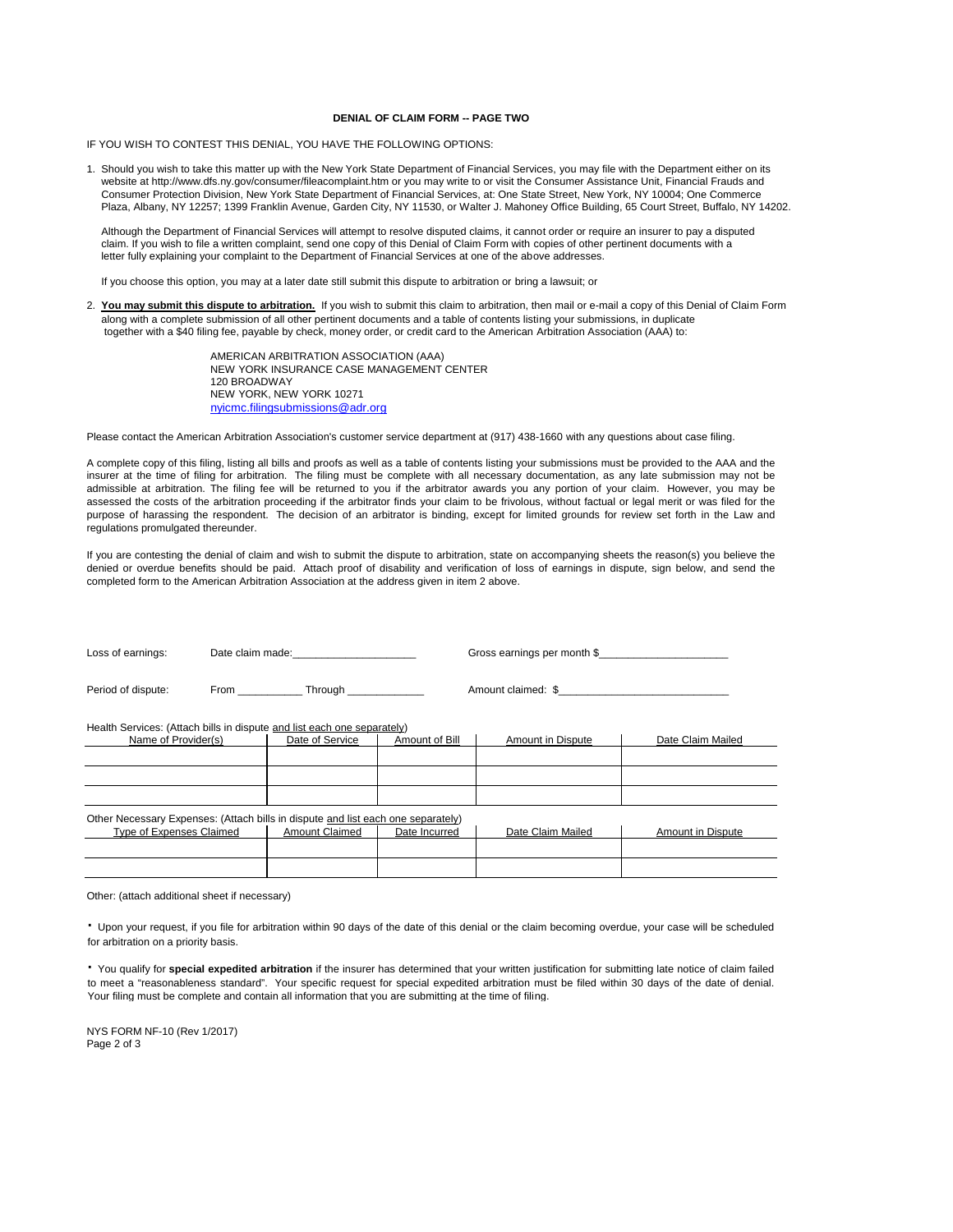#### **DENIAL OF CLAIM FORM -- PAGE THREE**

#### **3. You may bring a lawsuit to recover the amount of benefits you claim to be entitled to.**

 LAWSUIT TO RESOLVE THE DISPUTED MATTERS CONTAINED IN THIS SUBMISSION. THE UNDERSIGNED AFFIRMS AND CERTIFIES AS TRUE UNDER THE PENALTY OF PERJURY THAT THIS FILING IS BEING MADE IN GOOD FAITH AND THAT UPON INFORMATION, BELIEF AND REASONABLE INQUIRY THE DOCUMENTS BEING SUBMITTED HEREWITH ARE NOT FRAUDULENT AND THAT EXACT COPIES OF ALL DOCUMENTS PROVIDED HEREWITH HAVE BEEN MAILED TO THE INSURER AGAINST WHOM THE ARBITRATION IS BEING REQUESTED. UNLESS DISCLOSED WITH THIS SUBMISSION, THE DISPUTED AMOUNTS REMAIN UNPAID TO THE APPLICANT BY ANY PAYOR AND THERE HAS BEEN NO OTHER FILING OF AN ARBITRATION REQUEST OR

**ANY PERSON WHO KNOWINGLY AND WITH INTENT TO DEFRAUD ANY INSURANCE COMPANY OR OTHER PERSON FILES AN APPLICATION FOR COMMERCIAL INSURANCE OR A STATEMENT OF CLAIM FOR ANY COMMERCIAL OR PERSONAL INSURANCE BENEFITS CONTAINING ANY MATERIALLY FALSE INFORMATION, OR CONCEALS FOR THE PURPOSE OF MISLEADING, INFORMATION CONCERNING ANY FACT MATERIAL THERETO, AND ANY PERSON WHO, IN CONNECTION WITH SUCH APPLICATION OR CLAIM, KNOWINGLY MAKES OR KNOWINGLY ASSISTS, ABETS, SOLICITS OR CONSPIRES WITH ANOTHER TO MAKE A FALSE REPORT OF THE THEFT, DESTRUCTION, DAMAGE OR CONVERSION OF ANY MOTOR VEHICLE TO A LAW ENFORCEMENT AGENCY, THE DEPARTMENT OF MOTOR VEHICLES OR AN INSURANCE COMPANY, COMMITS A FRAUDULENT INSURANCE ACT, WHICH IS A CRIME, AND SHALL ALSO BE SUBJECT TO A CIVIL PENALTY NOT TO EXCEED FIVE THOUSAND DOLLARS AND THE VALUE OF THE SUBJECT MOTOR VEHICLE OR STATED CLAIM FOR EACH VIOLATION.** 

| <b>ARBITRATION REQUESTED BY:</b> |                   |                                    |                          |  |  |  |  |
|----------------------------------|-------------------|------------------------------------|--------------------------|--|--|--|--|
| <b>LAST NAME</b>                 | <b>FIRST NAME</b> |                                    | NAME OF LAW FIRM, IF ANY |  |  |  |  |
| <b>TELEPHONE NUMBER:</b>         |                   |                                    |                          |  |  |  |  |
| <b>FAX NUMBER:</b>               |                   |                                    |                          |  |  |  |  |
| <b>EMAIL ADDRESS:</b>            |                   |                                    |                          |  |  |  |  |
|                                  |                   | ADDRESS                            |                          |  |  |  |  |
|                                  |                   | ARE YOU AN ATTORNEY?<br>YES $\Box$ | <b>DATE</b>              |  |  |  |  |
|                                  |                   | <b>NO</b>                          |                          |  |  |  |  |
| SIGNATURE                        |                   |                                    |                          |  |  |  |  |

#### **IMPORTANT NOTICE TO APPLICANT**

 If box number 3 ("Policy not in force on date of accident") on the front of this form is checked as a reason for this denial, you may be entitled to No-Fault benefits from the Motor Vehicle Accident Indemnification Corporation (M.V.A.I.C.) (646-205-7800) located at 100 William Street, New York, New York 10038. The Insurance Law requires that you must file an Affidavit of Intention to Make Claim with M.V.A.I.C. Therefore, it is in your best interest to contact the M.V.A.I.C. immediately and file such an affidavit, even if you intend to contest this denial.

 NYS FORM NF-10 (Rev 1/2017) Page 3 of 3